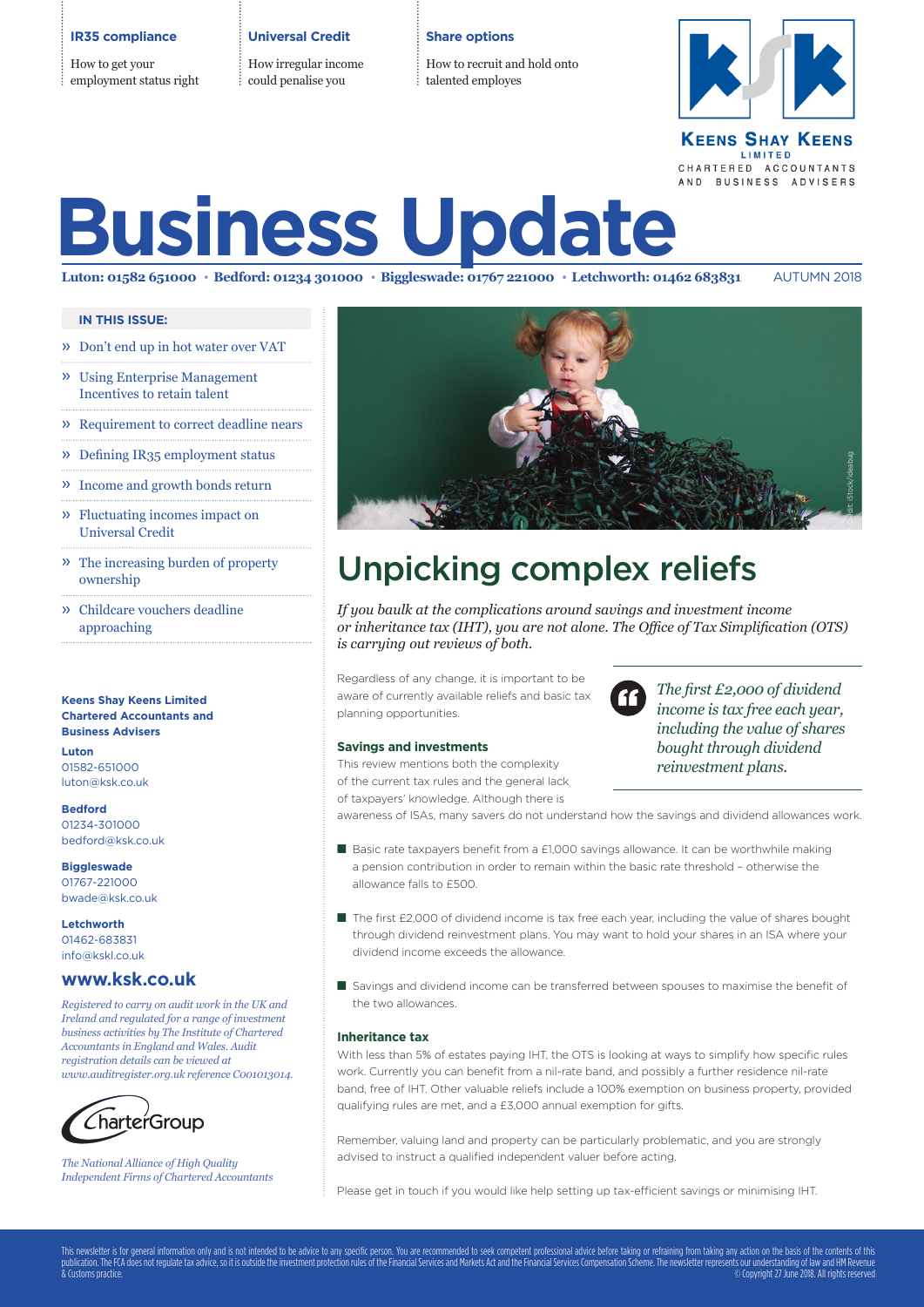## **TAX**

## Don't end up in hot water over VAT

*VAT mistakes can be very expensive, and a recent First-Tier Tribunal case shows just how easy it is to get things wrong.*

The way VAT is charged on hot food was changed in 2012 when the then Chancellor, George Osborne, was forced into a U-turn over his proposed 'pasty tax'. The result is one of the oddities of the VAT system, where VAT is only charged on takeaway food if it is hot when sold.

The tribunal case involved the sale at a market of rice, wraps and curries. Despite the food being allowed to cool after cooking, it was kept hot for sale. This temperature was considerably higher than the ambient air temperature of the premises and so the judge sided with HMRC. The taxpayer ended up with a VAT bill for £114,122 covering a four-year period.



**Retrospective assessments** HMRC can normally go back four years when assessing VAT errors, but they can go back further if dishonesty is involved. In addition,

a penalty may be applied depending on a taxpayer's conduct. There is no penalty if the taxpayer has taken reasonable care, but there can be a 30% penalty for carelessness. This can be reduced to zero if unprompted disclosure is made, and 15% with prompted disclosure.

The way VAT is charged on sales can be confusing, because the system contains many peculiarities. For example, peanuts in shells are zero rated, while shelled salted peanuts are standard rated. Physical books are zero rated, but ebooks are standard rated. Services are affected as well – a tutor's services are zero rated unless the tutor has incorporated, in which case the tuition is standard rated.

With such heavy penalties and a complicated system to untangle, it is essential to understand and charge your VAT correctly.

## **EMPLOYMENT**

## Using Enterprise Management Incentives to retain talent

*Doubt over the future of Enterprise Management Incentive (EMI) share options has been lifted with the renewal of EU State Aid approval for the scheme on 15 May. EMI options can offer tax benefits to help smaller, higher-risk companies to attract and retain key employees.*

HMRC advised companies to delay granting EMI options after State Aid approval lapsed on 6 April 2018. HMRC has now confirmed that options granted during the period from 7 April until receipt of State Aid approval are eligible for the tax advantages of the scheme.

### **Recruiting talent**

Employees can buy shares at a price agreed when the options are granted under the scheme. There is no tax on the grant of an EMI option, nor on its exercise, provided the exercise price is not less than the market price when the option was granted. So, a good time to offer EMI options is during the early stages of a business when the shares generally have a low value.



Each employee may be granted EMI options worth up to £250,000 over three years and a company can grant up to £3 million of options. Only trading companies that are not controlled by another company and have assets of £30 million or less can offer EMI options. Several trades are excluded, including property development, most financial activities, farming, leasing, and operating or managing hotels and residential care homes.

### **Rewarding employees**

An option can be subject to individual performance targets. Employees usually exercise their options and sell their shares immediately afterwards to realise their value. Arrangements may be needed to ensure there is a market for the shares. Employees are then typically liable to capital gains tax at 10% on the increase over the exercise price.

Companies must notify HMRC within 92 days of the grant of any option and complete annual EMI returns.

There are many other conditions, so please talk to us if you would like advice on your employee-incentive scheme.



## Requirement to correct deadline nears

*Taxpayers will find themselves facing serious penalties if they haven't fully declared any income tax, capital gains or inheritance tax liabilities relating to offshore matters by 30 September.* 

The disclosure requirement covers periods up to 5 April 2017, with the objective of getting taxpayers into a compliant position before new, substantially higher, penalties are introduced from 1 October 2018. It is the failure to correct that will be penalised, not any underdeclaration. The minimum penalty is 100% of the tax due, and it can be as high as 200%. Unlike existing penalties, no account will be taken of a taxpayer's behaviour, so a penalty could apply even if you have taken reasonable care.

The scope of the requirement is wide-ranging and you could be caught if, for example, you live abroad and pay tax outside the UK, but rent out UK property.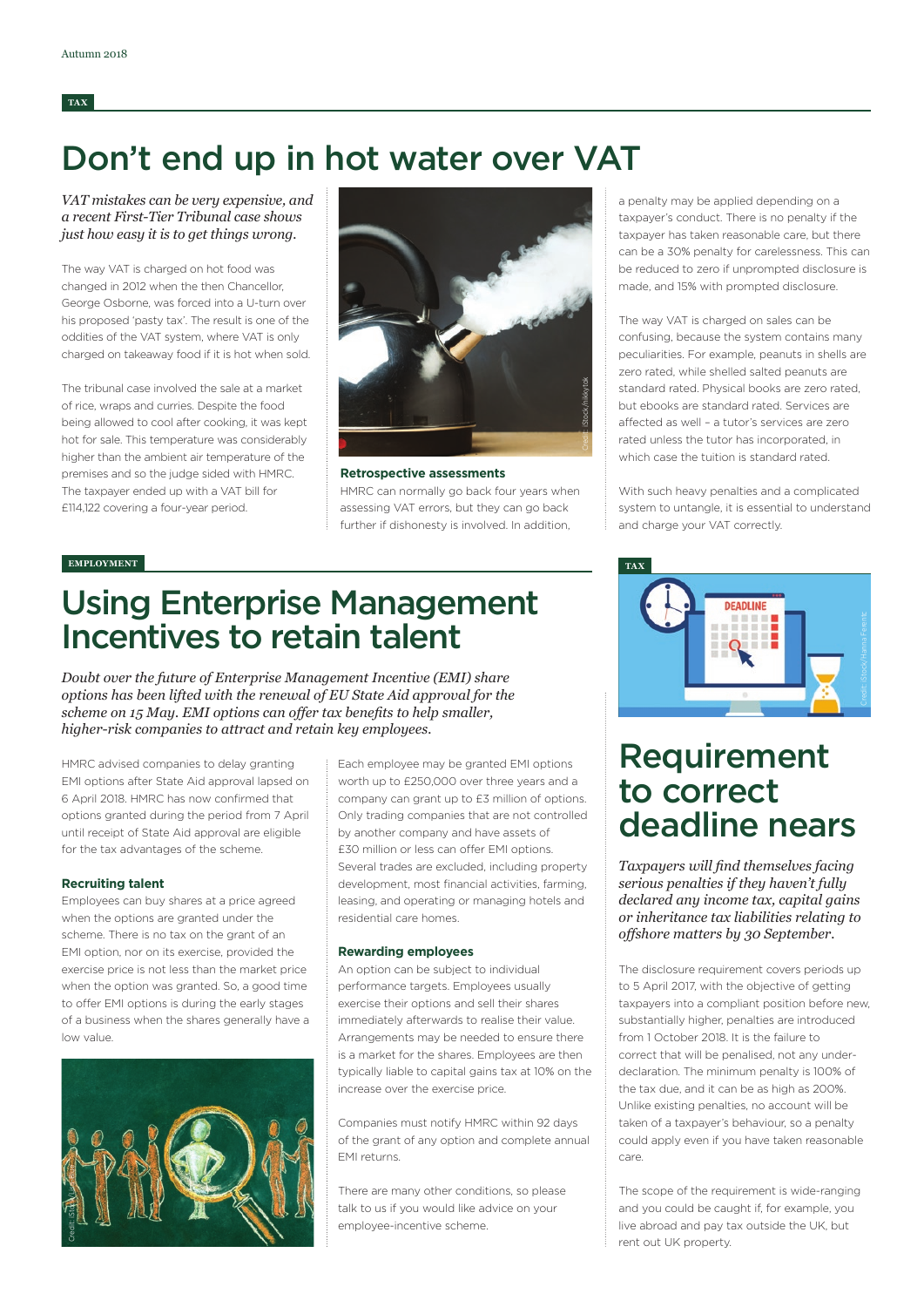## Defining your employment status for IR35

*The way HMRC applies the off-payroll working rules has been successfully challenged in a tax tribunal appeal, with implications for contractors and the socalled IR35 regime generally.* 

The tribunal decision came as HMRC launched a consultation on tackling non-compliance with the IR35 rules in the private sector.

The tribunal ruled in favour of an IT contractor who provided his services to the Department for Work and Pensions (DWP) during 2012/13 through his company, via a recruitment agency. HMRC decided the contractor's terms of engagement equated to employment under the IR35 rules and deducted over £26,000 in income tax and national insurance contributions from his deemed earnings.

### **Assessing employment status**

In reaching her decision, the judge emphasised that she had looked at the overall picture and made a qualitative assessment of the features of this case, giving useful insights into how to determine employment status.

**Mutuality of obligations –** HMRC argued the DWP had an obligation to provide work and the contractor had an obligation to perform it under their hypothetical contract. The judge considered this was no more than what exists where any person works for payment. The contractor also worked under a succession of short contracts and the DWP was not obliged to offer further work.

**Substitution -** The contractor could send a substitute if the DWP agreed, according to the contract with the recruitment consultant. The contractor admitted he always sought such a clause because it was characteristic of self-employment. Though never used, the substitution right was real and it weighed against employment status.

**Control –** The contractor had considerable freedom to decide how to meet the needs of the project and the timescale for the work. He had no set hours and worked with minimum supervision, but gave frequent feedback to a DWP manager. These meetings, on which HMRC's case had relied, were not indicative of control over an employee but of the DWP ensuring that its needs were met, as any independent contractor would require.

*HMRC says CEST gives an answer in 85% of cases and that the outcome is selfemployment in 60% of these.*

Credit: Stock/Index

## **Private sector changes**

Since April 2017, public sector clients (or the agency where there is one) have been responsible for deciding an individual's IR35 status and deducting tax and NICs where necessary.

HMRC estimated compliance with the off-payroll working rules at 10%, but the public sector rules have increased this. An HMRC consultation running until 10 August 2018 sets out proposals for increasing compliance in the private sector. One proposal was to extend the public sector rules to the private sector, but HMRC has also aired other possibilities. For example, clients could be required to ask the personal service company to provide a completed determination under HMRC's 'check employment status for tax' (CEST) service.

HMRC says CEST gives an answer in 85% of cases and that the outcome is self-employment in 60% of these. However, CEST has been heavily criticised and does not test for mutuality of obligations at all. Given the importance of mutuality of obligations in this case, CEST may not be the best solution.

If you would like help dealing with the IR35 rules, please let us know.

### **TAX INVESTMENT**



## Income and growth bonds make a return

*National Savings and Investments (NS&I) launched new issues of its guaranteed income and growth bonds in June. This is the third launch since these bonds were reintroduced in December 2017 after an eight-year gap.* 

Both bonds are on general sale for oneyear and three-year terms. The one-year income bonds pay interest of 1.45% and growth bonds pay 1.5%. The rates for the three-year bonds are 1.9% for the income and 1.95% for the growth version. The interest is taxable, and so counts towards the investor's personal savings allowance of £1,000 for basic rate taxpayers or £500 for higher rate taxpayers.

Investors must be aged 16 or over, and the minimum investment in each bond is £500. The maximum is now £10,000, much reduced from the previous limit of £1 million set on their reintroduction, when the three-year interest rates were an attractive 2.15% (income) and 2.2% (growth).

Better rates are available elsewhere. For example, one bank currently offers an expected 2.3% return for a three-year bond. Other investments may involve some risk, especially where investments are not protected by the Financial Services Compensation Scheme (FSCS). Even where FSCS protection exists, it is limited to £85,000 and is unlikely to extend to any promised investment growth.

Other NS&I products have variable rates of up to 1%, apart from the junior ISA, which pays 2.5% but is open only to children under 18 (or people investing for their benefit) and is subject to a maximum investment of £4,260 in 2018/19.